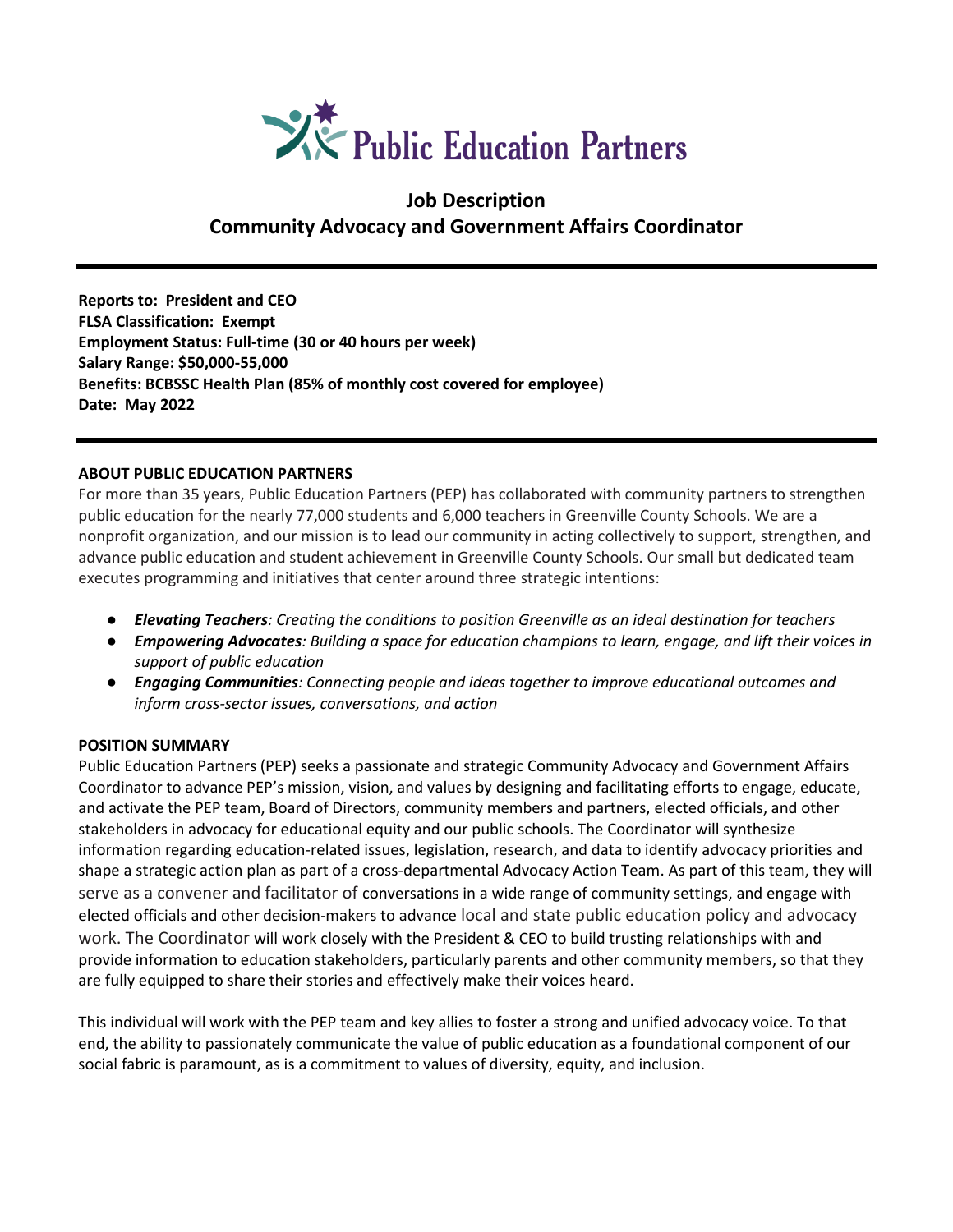#### **RESPONSIBILITIES**

#### *Understanding: Know the landscape, the issues, and where PEP can best mobilize for change*

- Synthesize information, research, and data about school performance, student achievement, current legislation, and other relevant public education issues (e.g., school funding) to inform decision-making around priorities and collective action
- Develop strong on-the-ground relationships with teachers, students, parents, PTAs, School Improvement Councils, churches, non-profits, neighborhoods, etc. (those closest to the challenges they face in their efforts to improve their schools) to ensure diverse, representative voices are engaged in PEP's work
- Stay current on South Carolina legislation and how it impacts public education in Greenville County
- Stay informed of local Greenville County Schools Board of Trustees activity and actions and disseminate information and actions needed to PEP staff and stakeholders
- Study positions of key partners to identify areas for alignment and joint action

## *Engagement: Connect and share information with a diverse cross-section of stakeholders and advocates*

- Build knowledge around the public education system and opportunities for connection by designing community conversations, seminars, and trainings (EdTalks)
- Support the work of the Strategic Communications Director to draft and disseminate advocacy content across multiple platforms (PEP Playbook newsletter, Action Alerts, social media) and grow and activate PEP's database of education advocates
- Lead efforts of staff Advocacy Action Team to develop and implement an annual advocacy communications calendar for public education-related policy issues and legislation including editorials, articles, analyses, presentations, and white papers
- Foster and steward effective relationships with GCS staff as well as members of Greenville's legislative delegation, other elected officials in state leadership on K-12 or related legislation, and legislative staff to promote PEP's priorities and connect them with constituents concerned about public education
- Organize education-centered candidate forums and questionnaires for local and state elections, as appropriate

## *Action: Create, assess, and evolve tools, resources, and pathways for advocacy on behalf of Greenville's public schools and public education*

- Lead collaborative development of a public-facing Advocacy Agenda that outlines positions on pressing public education issues, in coordination with Greenville County Schools and other key allies who align with PEP's mission, vision, and values
- Support coalition-building focused on K-12 advocacy and/or related issues, both locally and at the state level
- Work with the Senior Researcher to refine and build usage of the InformEdsc.org website
- Coordinate the Teacher Fellows program, a six-month advocacy capacity-building training program to expand the number of teacher leaders knowledgeable about the impact of public policy on their classroom, and prepared to advocate with their elected representatives and in their communities

## **QUALIFICATIONS**

*Essential*

- Passionate about public education, educational equity, and PEP's mission, vision, and values
- 3-5 years of direct experience, preferably in nonpartisan public policy, government relations, community engagement, and/or issue-based organizing
- Excellent communication skills, both verbal and written
- Detail oriented with excellent research, analysis, and synthesis skills
- Able to work collaboratively with other PEP staff, Board, and partners, and communicate and work with individuals from different backgrounds, communities, and with different lived experiences
- Proficient in Word, Excel, and PowerPoint; knowledge of CongressPlus a plus